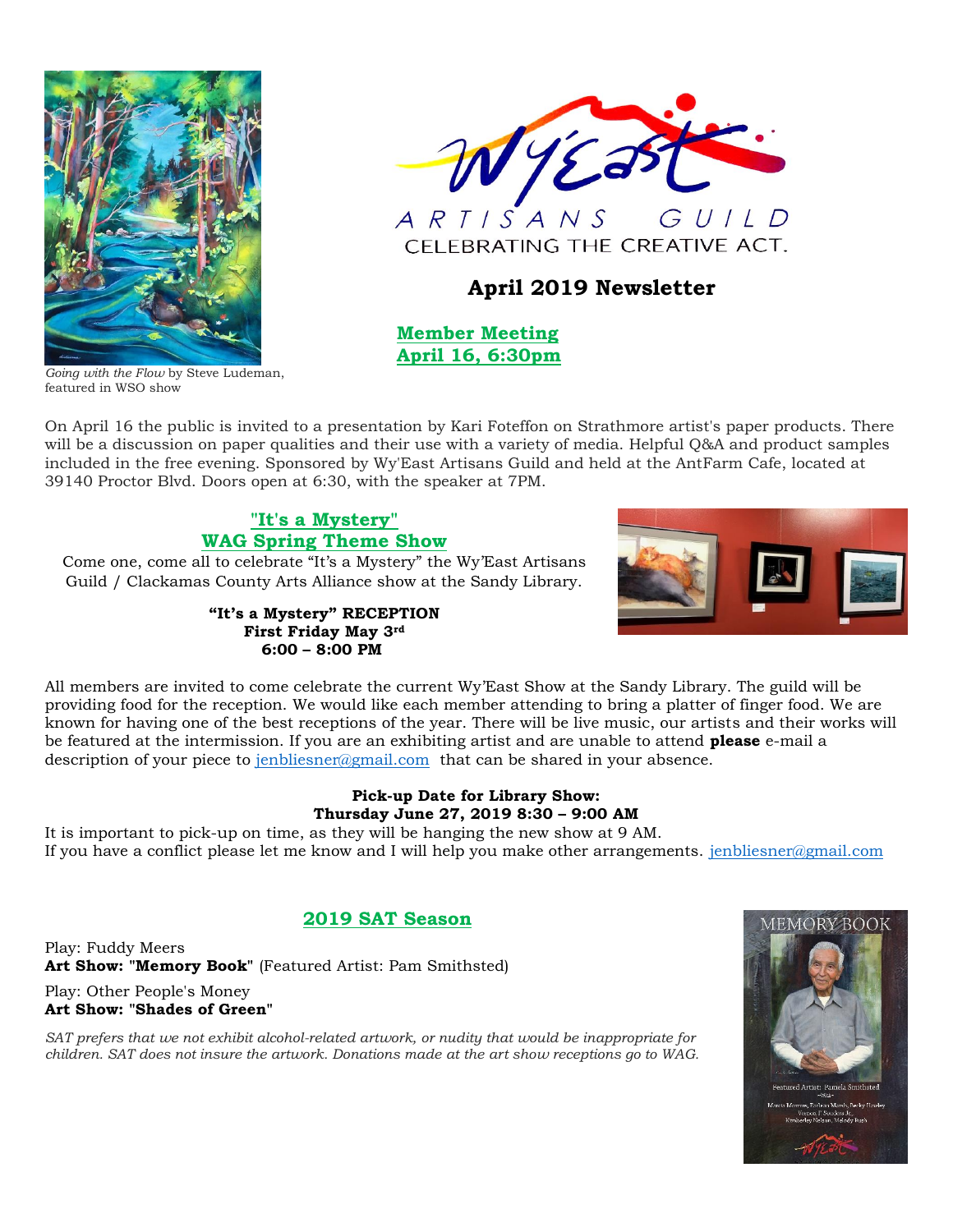# **Member News**



**Melody Bush** will have her books at Vashon Island, WA at the Vashon Center for the Arts, Koch Gallery for the month of April. She is in the Gift Shop, with around 40 books, and she will be there for the opening on April 5, First Friday, 6-8:00.

## **Steve Ludeman**, **Vern Groff**, and **Loisann Young** were accepted into the WSO

(Watercolor Society of Oregon) show. It hangs at the Oregon Society of Artists April 8-30 and then travels around Oregon.

**Pam Smithsted**, **Vern Groff**, and **Steve Ludeman** are in the LLA show.

Wy'East Artisans Guild welcomes two new members; **Becky Jacob,** a watercolor artist, and Sam Young whose specialty is Photomontage.



**Sam Young** explains his Photomontage artwork, *"Each composition is unique and quite* 

*often spiritual or moral in expression. Often the intent is an expression of my mood at the moment or a response to an external encounter i.e.: war, famine, injustice etc. Having looked at some of my compositions you will note that all are rather* 

*colorful thus 'Hopeful' in nature. You will also note that even though I sometimes deal with subjects like racism, poverty, war and even death - ALL of these go full circle to a "happy" conclusion."*

**Vernon Souder** and his wife will be participating in the Variety Show at the Springwater Grange. They wrote some of the skits and are also performing in it along with other members of the grange community.





## **March 19 Member Meeting Notes**

**In attendance**: Anna Mae Lindsey, JoAnne Rohweder, Kim Nelson, Helen von Struense, Karen Hewgley, Lea Topliff, Cheryl Hooley, Dawnna Goudie, Joan Ragan, Loisann Young, Earlean Marsh, Marcia Morrow, Pamela Smithsted, Vernon F. Souders Jr., Wayne Kuechler, Jennifer Bliesner, Melody Bush, Becky Hawley.

### **MEMBER NEWS**:

Congratulations Loisanne Young on being accepted into the 2019 Watercolor Society of Oregon art show. Thanks to Kimberly Nelson and Joan Ragan for sharing recent work and artistic finds.

### **BUSINESS:**

New membership cards were passed out to update our roster. Wy'East Artisans Guild will now be offering a new membership option. Lifetime membership! Fees will be \$150 for single members and \$200 for families.

#### **SPEAKER:**

"Art is a life skill…you can only get better", guest speaker Greg Lewis, Senior Artist and Design Director, of Greg Lewis Studios, retired art professor and art judge. He shared the work of his 45-year studio practice, as well as art restoration, personal projects, how to promote your art, and critiquing tips. Develop 25 pieces of art (a body of work) before putting together a proposal. He suggested using the book Artist's Market which is published new each year as a resource for artists who want to improve their sales. As a judge the one thing he shared with us was the importance of following the entry and hanging instructions before entering a show. As an artist he lives by the adage "My best work is still out there", something good for all of us to remember.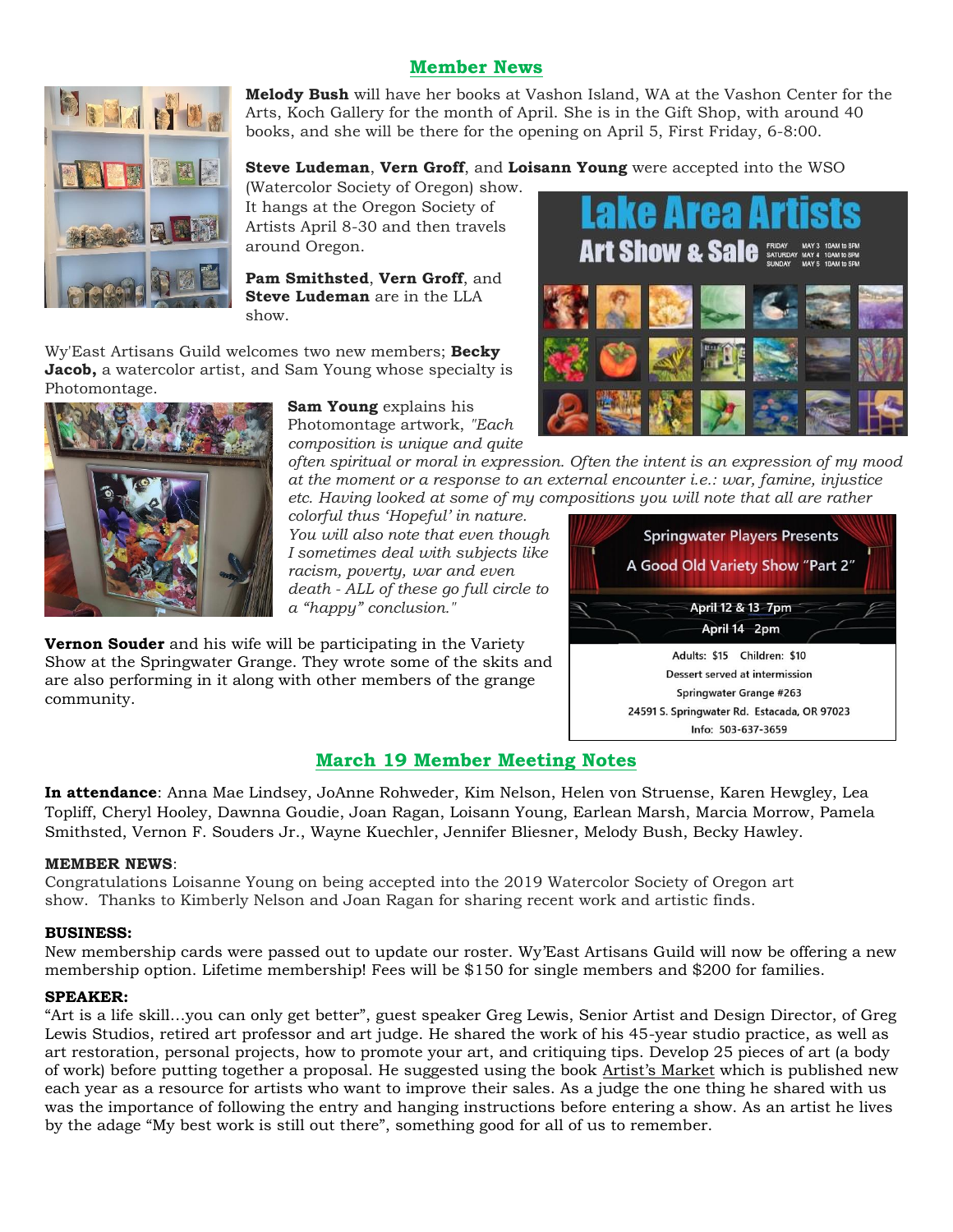## **Art Events and Resources**



#### **Invitation to WAG Members: This Road We Traveled Presentation and Book-Signing by Jane Kirkpatrick & Stafford Hazelett,**

**Anita Forbes** 

Jean Ludeman

**Michele Nelson** 

**Steve Ludeman** 

**With Art Show, Sandy, OR - Friday, April 12, 2019** Art, history, and literature buffs; and the general public, are invited to attend this very special art show, author presentation and book-signing in Sandy on April 12. Verheyden Studios in Boring sponsored a 2019 Summer Read & Paint Program based on Oregon author Jane Kirkpatrick's recent book This Road We Traveled. This is an enlightening story of perseverance, strength, survival, and the bonds of family, based on true events along the Oregon Trail. Tabitha (Tabby) Brown is the main character and matriarch of the Brown family. Tabby's strength is the force behind her family's group of wagons leaving Missouri in 1845, heading for Oregon. Most of the book's characters are true and based on real people and their accounts of the journey to Oregon. The Oregon Legislature named Tabitha Brown the "Mother of Oregon", and she was the founder of Pacific University in Forest Grove. Jane Kirkpatrick is a *New York Times* best-selling author and historical fiction writer who lives in Redmond, OR.

 Art instructor Beth Verheyden invited her local art students to read Jane's book and create paintings based on people, places and events depicted in the book. As a result, 25 original, unique paintings will be on exhibit at the AntFarm Cafe in Sandy. Before the Art Show opens, Jane Kirkpatrick and Stafford Hazelett, author of Wagons to the Willamette, and descendant of Tabby Brown, will host a presentation and booksigning at the Sandy Public Library. Here is the schedule:

• Friday, April 12, 4:00-5:30pm- **Author Presentation, Book Sale & Signing,** Sandy Library, 38980 Proctor Blvd., Sandy, OR, 97055.

• Friday, April 12, 6:00-8:00pm- **Artists' Reception, Book Sale & Signing,** AntFarm Café, 39140 Proctor Blvd., Sandy, OR, 97055 (near the Library). The reception will be catered by the AntFarm. Enjoy live music by Michael Swanson on Oboe and David Blanchard on Guitar. The Art Show at the AntFarm Cafe will be open to the public from April 2 to 29. All works of art will be for sale. Part of the sale proceeds will benefit the AntFarm's youth programs.

*\_\_\_\_\_\_\_\_\_\_\_\_\_\_\_\_\_\_\_\_\_\_\_\_\_\_\_\_\_\_\_\_\_\_\_\_\_\_\_\_\_\_\_\_\_\_\_\_\_\_\_\_\_\_\_\_\_\_\_\_\_\_\_\_*

## **Information on book recommended by Greg Lewis, available on Amazon for \$16.97 or download**



Do you want to establish or expand a career for yourself in fine art, illustration, or design? *Artist's Market 2018* is the must-have reference guide.

*Grow your art business with these resources:*

- Up-to-date contact information for more than 1,800 art market resources, including galleries, magazines, book publishers, greeting card companies, ad agencies, syndicates, art fairs, and more
- Articles on the business of freelancing--from basic copyright information to tips on promoting your work
- Information on grants, residencies, organizations, publications, and websites that offer support and direction for visual artists of all types
- **NEW!** Articles on social media marketing, monitoring your copyright, how to get your work into a gallery, what art students need to know to prepare for a successful career, and a look at whether art loan programs might be right for you. In addition, read great interviews with successful artists Aaron Becker, Brianna Scharstein, and Katherine Chang Liu.

*\_\_\_\_\_\_\_\_\_\_\_\_\_\_\_\_\_\_\_\_\_\_\_\_\_\_\_\_\_\_\_\_\_\_\_\_\_\_\_\_\_\_\_\_\_\_\_\_\_\_\_*

# *Wy'East Artisans Guild*

**P.O. Box 682, Sandy, OR 97055** *wyeastartisansguild@gmail.com New Website:* 

<http://sites.debivann.com/WyeastArtisansGuild>

**Mt. Hood Art Online <https://mthoodartonline.com/>**

## **Sandy Actors Theatre <https://sandyactorstheatre.org/index.html>**

#### **Oregon Society of Artists**

<https://www.oregonsocietyofartists.com/>

**Clackamas County Arts Alliance** *[www.clackamasartalliance.org](http://www.clackamasartalliance.org/)*